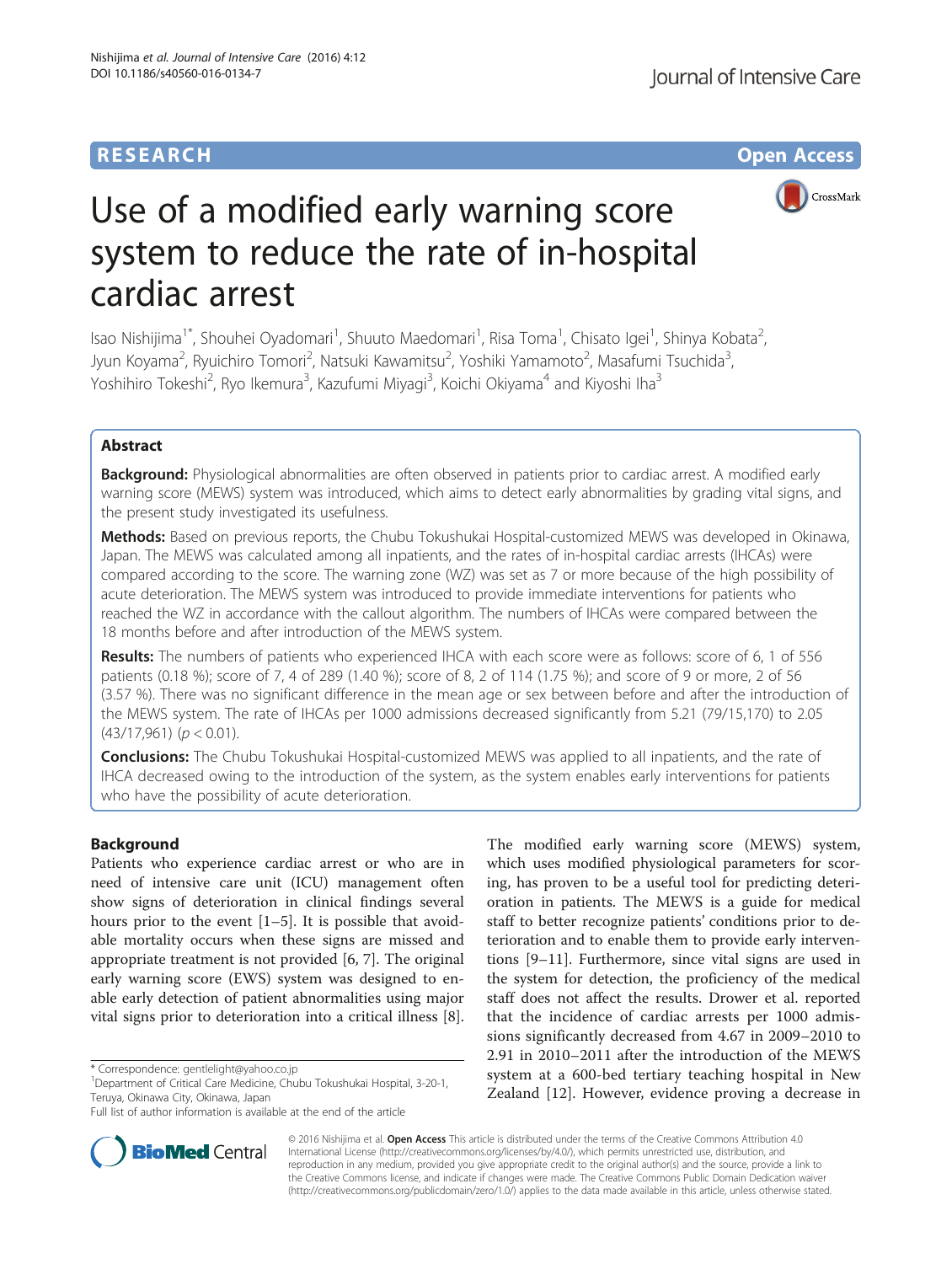Table 1 The modified early warning score (MEWS) system

| Score                                     |           |             |            | $\Omega$      |                   |                  |              |
|-------------------------------------------|-----------|-------------|------------|---------------|-------------------|------------------|--------------|
| Systolic blood pressure (mmHg)            | $\leq 70$ | $71 - 80$   | $81 - 100$ | $101 - 199$   |                   | $\geq$ 200       |              |
| Heart rate (bpm)                          |           | $\leq 40$   | $41 - 50$  | $51 - 100$    | $101 - 110$       | $111 - 129$      | $\geq$ 130   |
| Respiratory rate (bpm)                    |           | $\leq 8$    |            | $9 - 14$      | $15 - 20$         | $21 - 29$        | $\geq$ 30    |
| Temperature (°C)                          |           | $\leq$ 35.0 |            | $35.1 - 38.4$ |                   | $\geq$ 38.5      |              |
| Conscious level                           |           |             |            | Alert         | Reacting to voice | Reacting to pain | Unresponsive |
| Any concern about the patient's condition |           |             |            | No            | Yes               |                  |              |

The MEWS is calculated by summing the parameters one or more times a day, depending on the severity of the patient's condition

in-hospital cardiac arrests (IHCAs) because of the introduction of the MEWS system is limited. The system was introduced to decrease the occurrence of IHCA, and its usefulness was studied by comparing evaluations of IHCA before and after the introduction of the system.

### Methods

Chubu Tokushukai Hospital in Okinawa, Japan, is an acute care hospital with 331 beds, and the major departments are as follows: internal medicine, cardiology, surgery, cardiovascular surgery, pediatrics, neurosurgery, urology, and orthopedics. In addition, the major inpatient diseases include pneumonia, angina, and urinary tract infection. Before the introduction of the MEWS system at the hospital, when patients showed signs of deterioration, the ward nurses judged its extent and contacted an attending physician; however, there was no standardized protocol for nurses to use as criteria for judgment. Moreover, when an IHCA occurred, a hospital-wide announcement was made, and regardless of the department, all available physicians rushed to the ward to perform cardiopulmonary resuscitation. The MEWS system was introduced with the intention to provide a system for the early detection of patients who present with acute deterioration before the occurrence of IHCA.

Table 1 shows the hospital scoring of the MEWS. This scoring was referred to in the MEWS system modified by Gardner-Thorpe et al., which enables early screening for patients who need intensive care because of surgical disease [\[13](#page--1-0)]. A MEWS modified by Subbe et al. is applicable to acute internal disease and indicates an increase in mortality risk if the score is high [[11\]](#page--1-0). Blood pressure, pulse rate, respiratory rate, body temperature, consciousness, and any concern about a patient's condition were each given a score of 0–3, and the sum of the scores was calculated. A higher score indicates increased severity. Although urine volume per hour is included in the items of the MEWS modified by Garner-Thorpe et al. [\[13](#page--1-0)], our hospital excluded it because our target included all inpatients at the hospital, and this parameter is difficult to measure in all patients. Moreover, the item regarding

"any concern about the patient's condition," which is considered a key factor when demanding support in the activation criteria of the medical emergency team (MET) [[14\]](#page--1-0), was added to our hospital's MEWS system. The MEWS system was used routinely on all inpatients. An evaluation was conducted one or more times each day depending on the patient's illness severity, and the highest score was targeted in this study. A system was introduced to calculate the MEWS automatically when vital signs were entered into the patient's medical record by a ward nurse.

The specific score was defined as the warning zone (WZ), since a higher score is associated with a greater possibility of acute deterioration. In order to set a proper WZ, the number of IHCAs according to the score over a 7-month period between October 1, 2012, and April 30, 2013, was discussed. Table 2 shows the numbers of patients and IHCAs according to the score. The numbers of patients who experienced an IHCA with each score were as follows: a score of 6, 1 of 556 patients (0.18 %); a score of 7, 4 of 289 (1.40 %); a score of 8, 2 of 114 (1.75 %); and a score of 9 or more, 2 of 56 (3.57 %). There was a significantly higher IHCA rate among patients with scores of 7, 8, and 9 or more than among patients with scores of 6. If the WZ is set at a score of 6 or more, the number of false negatives would increase;

Table 2 The number and frequency of in-hospital cardiac arrests (IHCAs) according to the modified early warning score (MEWS)

| MEWS value | <b>IHCAs</b>  |  |
|------------|---------------|--|
| 6          | 1/556(0.18%)  |  |
|            | 4/286 (1.40%) |  |
| 8          | 2/114 (1.75%) |  |
| 59         | 2/56 (3.57%)  |  |

The frequencies of IHCAs were as follows: score of 6, 0.18 %; score of 7, 1.40 %; score of 8, 1.75 %, and a score of 9 or more, 3.57 %. The frequency of IHCAs was significantly higher among patients with scores of 7 or more than among patients with scores of 6

 $*$  p < 0.05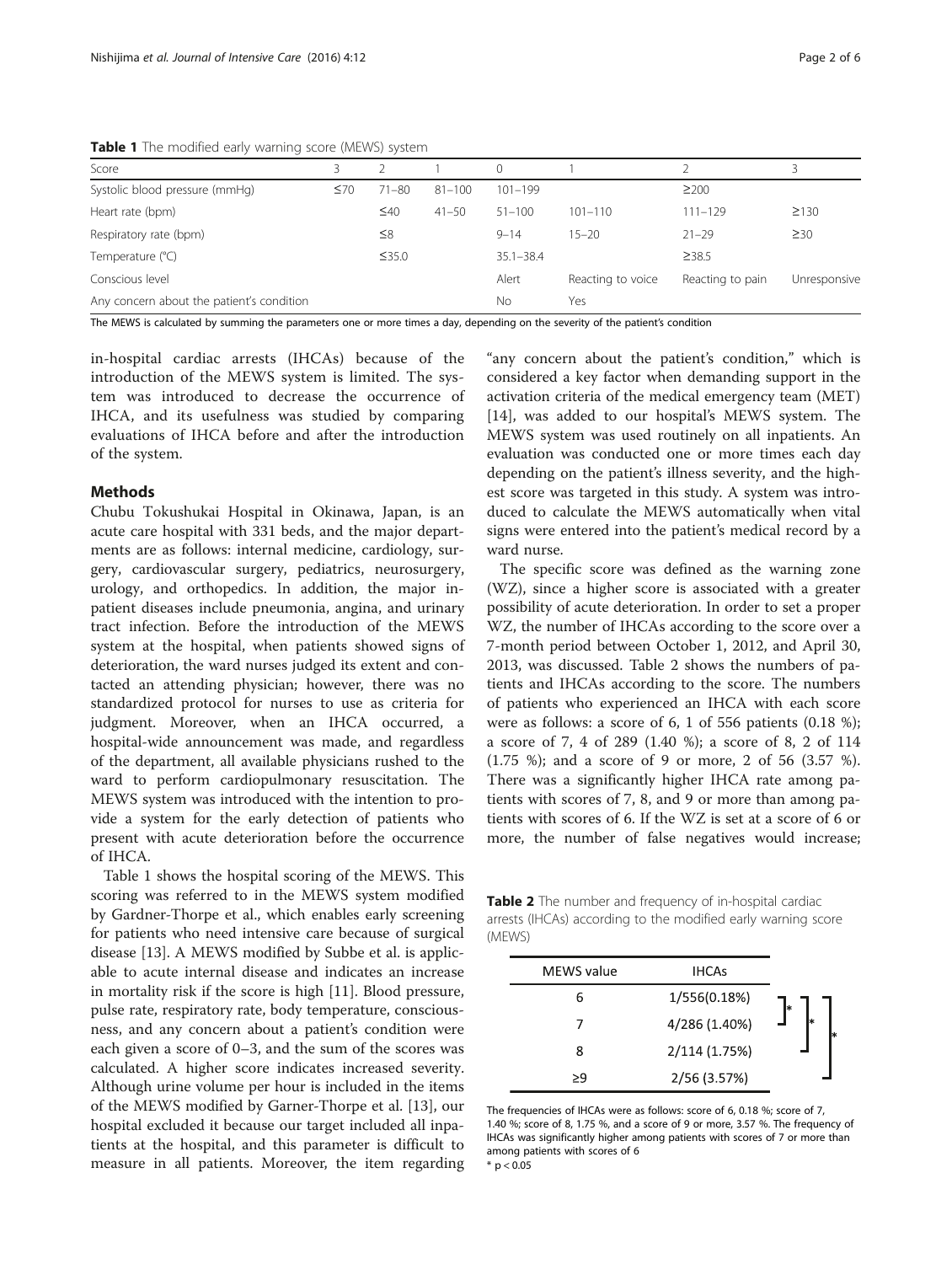

therefore, a score of 7 or more was considered an appropriate setting for the WZ.

The MEWS system was introduced to enable immediate interventions for patients who reached the WZ in accordance with the callout algorithm (Fig. 1). When the MEWS reached the WZ, an automatic alert was generated in the electronic medical record to inform the ward nurses to contact an attending physician and the intensive care nurses to provide the required initial management to improve the patient's condition in the ward, including arranging a transfusion, administering a vasopressor, and arranging for an artificial respirator. In cases where the patient's condition continued to deteriorate after the initial response, and for those who required more intensive care, the patient was transferred to the ICU. However, if the patient had do-not-resuscitate (DNR) orders, the MEWS system adaptation was terminated. ICU nurses continually monitored the scores of all inpatients through their electronic medical records, and inpatients with severe conditions who were present in the ward were treated during ward rounds three times a day.

The numbers of IHCAs during each 18-month period before the introduction of the MEWS system (from April 1, 2011, to September 30, 2012) and after the introduction of the MEWS system with a WZ setting of 7 or more (from October 1, 2013, to March 31, 2015) were compared. Patients in need of ICU management and patients with DNR orders were excluded. The primary end point was set as an IHCA, and statistical significance was defined as  $p < 0.05$ , using Fisher's exact test and the chi-squared test for validation. All statistical analyses were performed using SPSS Statistics 22 (IBM Corp., Armonk, NY, USA). This study was reviewed and approved by the ethics committee of Chubu Tokushukai Hospital.

## Results

Table 3 shows the patients' backgrounds before and after the introduction of the MEWS system. No significant differences were noted between the two periods (15,462 inpatients vs. 17,961 inpatients; mean age,  $58.5 \pm 29$  years vs.  $59.3 \pm 28$  years ( $p > 0.05$ ); males, 51.4 vs. 54.4 % ( $p >$ 

# Table 3 Patients' backgrounds

|                                               |   | Before the introduction of the MEWS system |               | After the introduction of the MEWS system |               |
|-----------------------------------------------|---|--------------------------------------------|---------------|-------------------------------------------|---------------|
| Admissions                                    |   |                                            | 15,170        |                                           | 17,961        |
| Age, mean $\pm$ SD                            |   |                                            | $58.5 \pm 29$ |                                           | $59.3 \pm 28$ |
| Male, $n$ $(\%)$                              |   |                                            | 7790 (51.4 %) |                                           | 9762 (54.4 %) |
| Diagnoses prompting hospital admission, n (%) |   | Pneumonia                                  | 922 (6.1 %)   | Pneumonia                                 | 1160 (6.5 %)  |
|                                               |   | Angina                                     | 582 (3.8 %)   | Angina                                    | 797 (4.4 %)   |
|                                               | 3 | Urinary tract infection                    | 399 (2.5 %)   | Urinary tract infection                   | 439 (2.4 %)   |
|                                               | 4 | Acute gastroenteritis                      | 355 (2.3 %)   | Congestive heart failure                  | 386 (2.1 %)   |
|                                               |   | Congestive heart failure                   | 340 (2.2 %)   | Acute gastroenteritis                     | 368 (2.0 %)   |

Comparisons of the number of admissions, age, sex, and diagnosis prompting the admission during periods before and after the introduction of the modified early warning score system are shown. There were no significant differences in age or sex, and the top diagnoses prompting hospital admission were roughly identical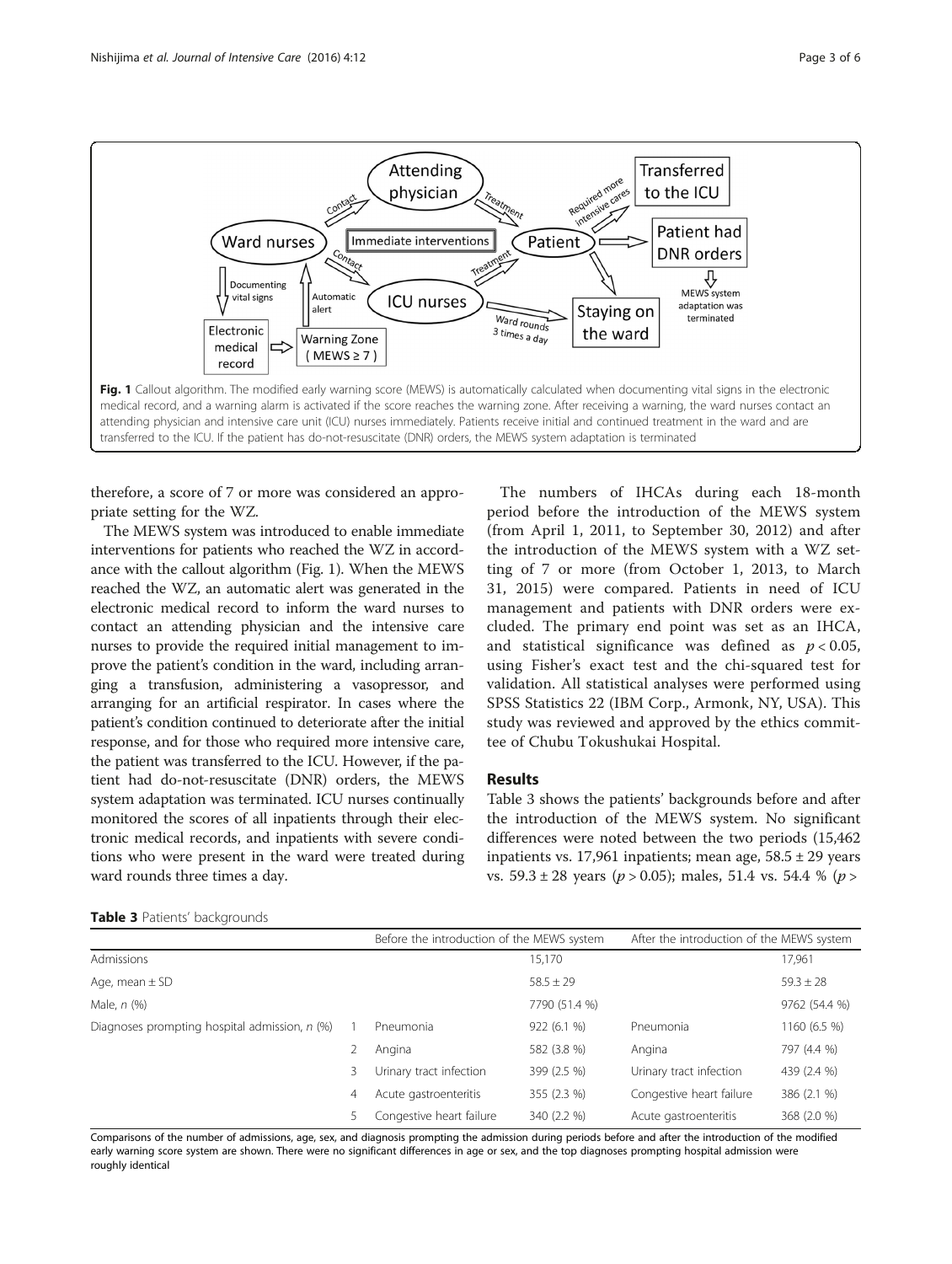0.05)). The top three diagnoses prompting hospital admission were pneumonia, angina, and urinary tract infection.

As Table 4 shows, during the study period, there were 122 IHCAs in total. The number of patients who reached the WZ was 920, and the monthly mean was 51.1. Furthermore, the number of in-hospital deaths was

550 before introduction of the MEWS system and 636 after introduction of the MEWS system. The in-hospital mortality rate per 1000 admissions was not significantly different (36.3 vs. 35.4;  $p > 0.05$ ).

Figure [2](#page-4-0) shows the monthly incidence of IHCAs per 1000 admissions. The straight line in the middle is the mean, and the dashed lines at the top and bottom of the

Table 4 The number of patients who reached the warning zone (WZ) and the rate of in-hospital cardiac arrests (IHCAs)

|          | WZ   | <b>IHCAs</b>              | Admissions | Incidence of IHCAs per 1000 admissions | In-hospital deaths |
|----------|------|---------------------------|------------|----------------------------------------|--------------------|
| Apr 2011 |      | 6                         | 804        | 7.46                                   | 31                 |
| May 2011 |      | $\sqrt{2}$                | 814        | 2.46                                   | 39                 |
| Jun 2011 |      | $\overline{4}$            | 855        | 4.68                                   | $27\,$             |
| Jul 2011 |      | $\overline{4}$            | 854        | 4.68                                   | 22                 |
| Aug 2011 |      | 14                        | 831        | 16.85                                  | 31                 |
| Sep 2011 |      | $\overline{7}$            | 792        | 8.84                                   | 41                 |
| Oct 2011 |      | 5                         | 868        | 5.76                                   | 28                 |
| Nov 2011 |      | $\mathsf 3$               | 818        | 3.67                                   | 24                 |
| Dec 2011 |      | $\mathsf 3$               | 820        | 3.66                                   | 28                 |
| Jan 2012 |      | $\mathsf 3$               | 843        | 3.56                                   | 26                 |
| Feb 2012 |      | $\overline{4}$            | 769        | 5.20                                   | 35                 |
| Mar 2012 |      | $\overline{7}$            | 868        | 8.06                                   | 36                 |
| Apr 2012 |      | 3                         | 827        | 3.63                                   | 31                 |
| May 2012 |      | $\ensuremath{\mathsf{1}}$ | 839        | 1.19                                   | 19                 |
| Jun 2012 |      | 1                         | 827        | 1.21                                   | 37                 |
| Jul 2012 |      | $\overline{4}$            | 965        | 4.15                                   | 34                 |
| Aug 2012 |      | 5                         | 911        | 5.49                                   | 26                 |
| Sep 2012 |      | $\mathsf 3$               | 865        | 3.47                                   | 35                 |
| Oct 2013 | 29   | $\overline{2}$            | 940        | 2.13                                   | 37                 |
| Nov 2013 | 39   | $\hbox{O}$                | 994        | 0.00                                   | 34                 |
| Dec 2013 | 44   | $\overline{2}$            | 956        | 2.09                                   | 35                 |
| Jan 2014 | 101  | 6                         | 1016       | 5.91                                   | 61                 |
| Feb 2014 | 62   | $\ensuremath{\mathsf{1}}$ | 876        | 1.14                                   | 31                 |
| Mar 2014 | 65   | $\ensuremath{\mathsf{1}}$ | 1005       | 1.00                                   | 31                 |
| Apr 2014 | 48   | $\overline{4}$            | 1088       | 3.68                                   | 31                 |
| May 2014 | 50   | $\ensuremath{\mathsf{1}}$ | 1057       | 0.95                                   | 40                 |
| Jun 2014 | 34   | 3                         | 1029       | 2.92                                   | 42                 |
| Jul 2014 | 84   | $\overline{4}$            | 1125       | 3.56                                   | 36                 |
| Aug 2014 | 28   | $\ensuremath{\mathsf{1}}$ | 986        | 1.01                                   | 32                 |
| Sep 2014 | 60   | $\overline{2}$            | 987        | 2.03                                   | 37                 |
| Oct 2014 | 36   | $\overline{2}$            | 965        | 2.07                                   | 29                 |
| Nov 2014 | 33   | 3                         | 894        | 3.36                                   | 35                 |
| Dec 2014 | 55   | $\ensuremath{\mathsf{3}}$ | 1033       | 2.90                                   | 31                 |
| Jan 2015 | $72$ | $\overline{4}$            | 1013       | 3.95                                   | $28\,$             |
| Feb 2015 | 46   | 3                         | 950        | 3.16                                   | 34                 |
| Mar 2015 | 34   | $\mathbbm{1}$             | 1047       | 0.96                                   | 32                 |

The number of inpatients during each 18-month period before and after the introduction of the modified early warning score system. The monthly mean number of patients who reached the WZ was 51.1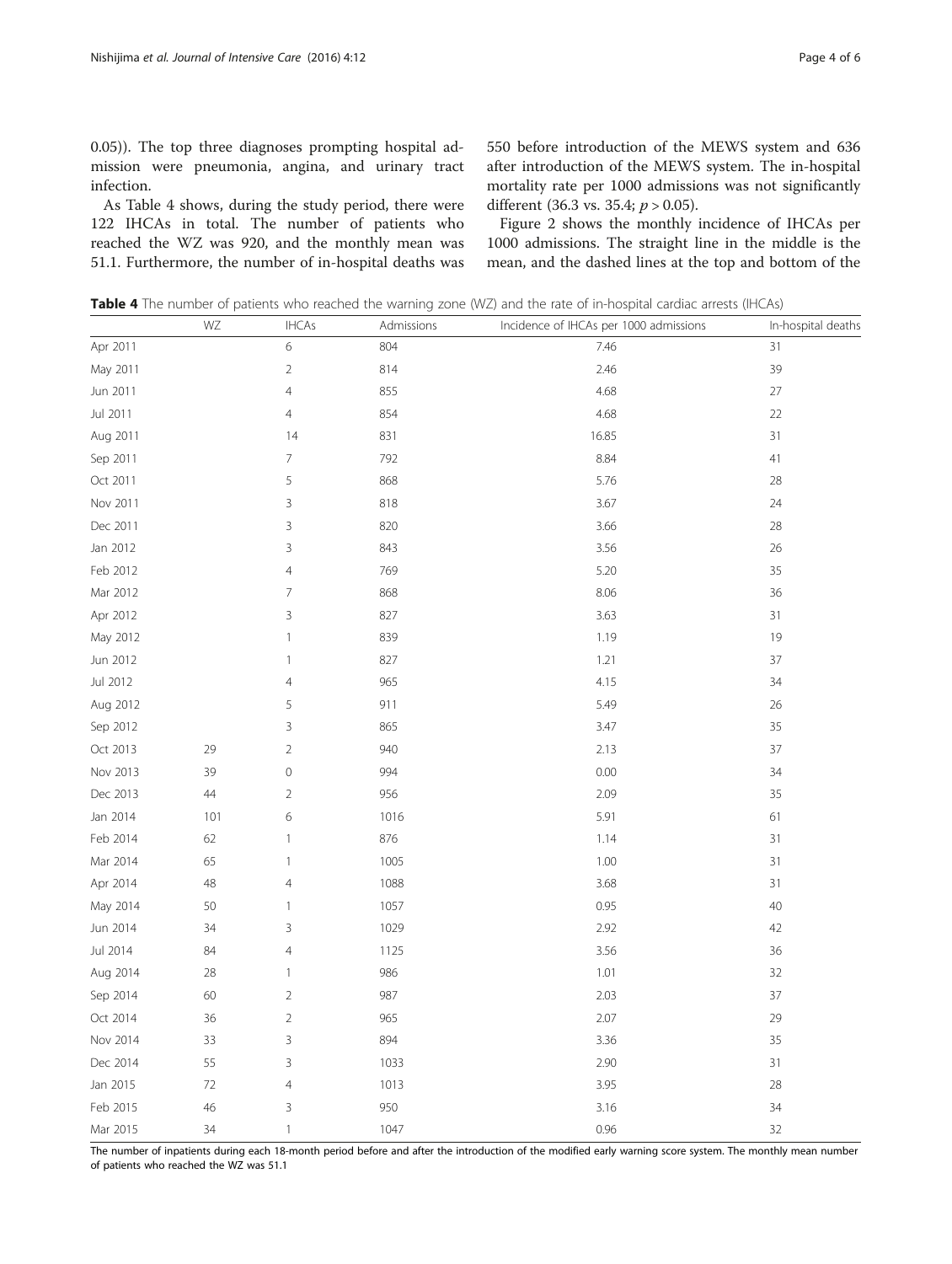<span id="page-4-0"></span>

figure indicate ±1 standard deviation. A significant decrease in the number of IHCAs was noted (before the introduction of the MEWS system, 5.21 (79/15,170); after introduction, 2.39 (43/17,961);  $p < 0.01$ ).

## **Discussion**

Clinical assessment tools based on vital signs have been developed to screen for signs of disease deterioration at an early stage. The EWS system, which was first reported by Morgan et al. in 1997, is a clinical assessment tool that scores systolic blood pressure, pulse, respiratory rate, and body temperature and if the patient is alert, responds to voice, responds to pain, or is unresponsive (AVPU) [[9](#page--1-0)]. The MEWS includes a revised form of the item for blood pressure, and it is changed from normal blood pressure to urine volume per hour, which has led to the identification of surgical patients who can benefit from intensive care [[10\]](#page--1-0). Subbe et al. later adapted this for internal medicine patients, and statistical tests showed that low body temperature was present in the most serious cases [[11](#page--1-0)]. From the results of the score revision, it was concluded that the system was also useful for internal medicine patients. In emergency cases, the patient's previous normal blood pressure data is often unavailable and lacks simplicity; accordingly, our hospital used measured values. Furthermore, an important factor for requesting support to start a MET was "feeling worried about the clinical condition" [[14\]](#page--1-0); thus, we added "any concern about the patient's condition" to the MEWS system in our hospital.

In 1995, Lee et al. introduced a MET in Liverpool Hospital in Australia to provide early screening for and treatment of patients at risk for cardiac arrest [[15](#page--1-0)]. In 1999, Goldhill et al. formed the Patient at Risk Team to respond to patients in the hospital ward who presented with physiological abnormalities, and the number of cases of cardiopulmonary arrest decreased significantly from 30.4 to 3.6 % [[16](#page--1-0)]. In 2001, Buist et al. performed an analysis of MET efficacy and reported that the number of cases of unexpected cardiac arrest decreased by 50 % and that the mortality rate decreased from 77 to 55 % [[17](#page--1-0)].

It is possible that under normal circumstances, the MET should handle WZ patients. However, because of the lack of human resources to form a MET at our hospital, the initial response is made by an attending physician and nurses in the ICU. The introduction of the MEWS system has significantly decreased the number of IHCAs from 5.21 to 2.39 per 1000 admissions. It was reported that in 358 American hospitals, the total number of IHCA cases was 102,153, and the number of IHCA cases per 1000 admissions was 4.02 [[18](#page--1-0)]; thus, introducing a MEWS system was considered to be effective. In order to evaluate all inpatients using a MEWS system, the previously reported MEWS system was modified. Moreover, it is considered that the decrease in the number of IHCAs resulted from setting the WZ and implementing our hospital's original system to provide an immediate response for patients with the possibility of acute deterioration. In Japan, Taniguchi presented general remarks of the rapid response system (RRS) and MET in 2014 [[19](#page--1-0)]. However,